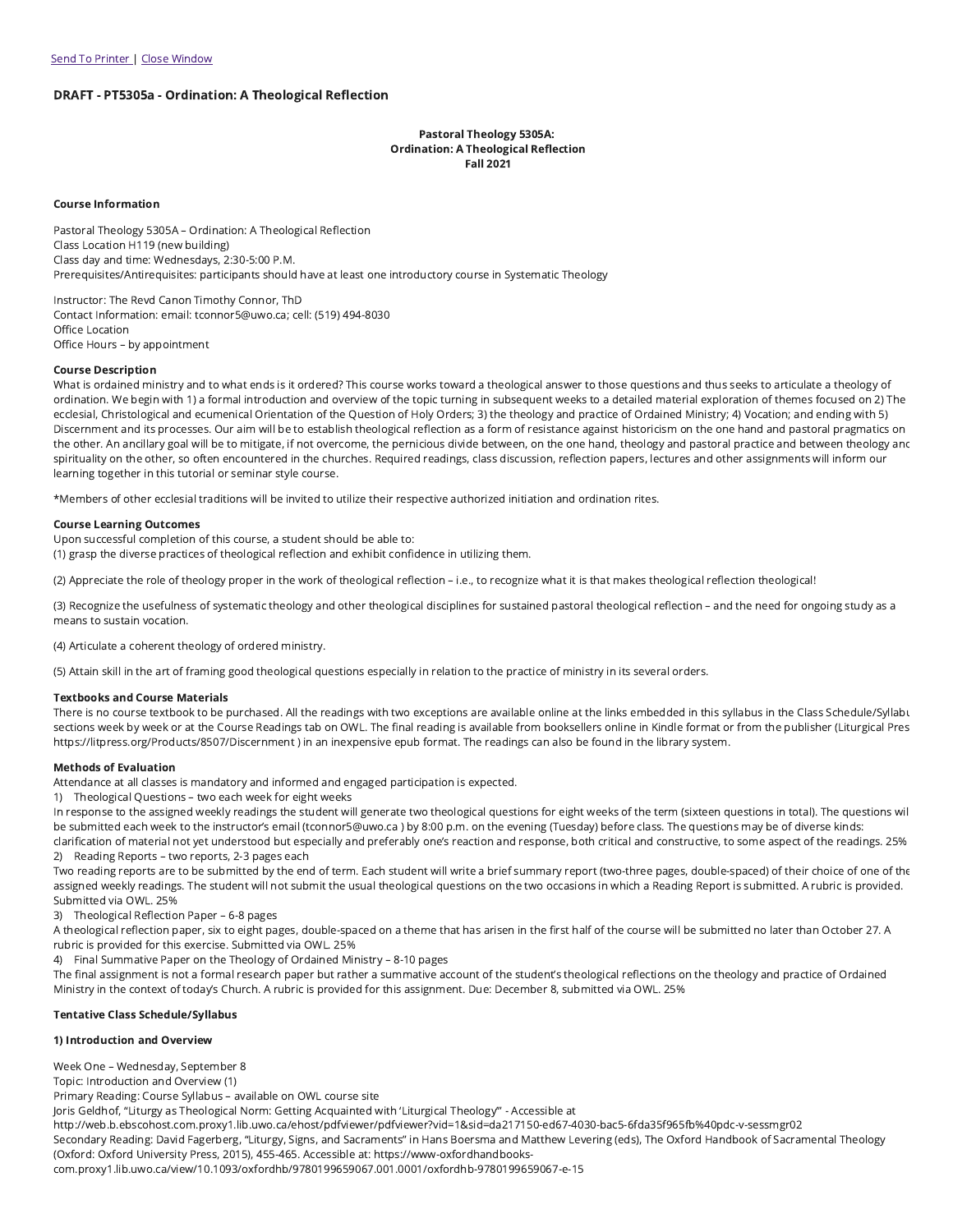Week Two – Wednesday, September 15 Topic: Introduction and Overview (2): What makes theological reflection theological?

Primary Reading: John Webster, "What Makes Theology Theological?" The Journal of Analytic Theology, 2015-05-03, Vol.3, pp. 17-28 – accessible at https://doi.org/10.12978/jat.2015-3.091413220417 and

Miroslav Volf, "Theology for a Way of Life," in idem, Captive to the Word of God: Engaging the Scriptures for Contemporary Theological Reflection (Grand Rapids, MI and Cambridge, UK: William B. Eerdmans Publishing, 2010), pp. 41-61. Accessible at: https://babel.hathitrust.org/cgi/pt?id=inu.30000127711541&view=1up&seq=51

# 2) Orientation of the Question of Holy Orders – Establishing the Context for Theological Reflection

Reading: 1 Corinthians

Week Three – Wednesday, September 22

Topic: Orientation (1): Holy Orders in the context of the Ecclesial Mystery

Primary Reading: Vatican II, Dogmatic Constitution on the Church – accessible at https://www.vatican.va/archive/hist\_councils/ii\_vatican\_council/documents/vatii const 19641121 lumen-gentium en.html - Chapter I-VII especially.

Secondary Reading: Mike Higton, "Rowan Williams," in Paul Avis (ed.), The Oxford Handbook of Ecclesiology (Oxford: Oxford University Press, 2018), pp. 505-524. Accessib at https://www-oxfordhandbooks-com.proxy1.lib.uwo.ca/view/10.1093/oxfordhb/9780199645831.001.0001/oxfordhb-9780199645831-e-15 OR

Paul Avis, "Anglican Ecclesiology," in idem (ed.), The Oxford Handbook of Ecclesiology, pp. 239-262. Accessible at https://www-oxfordhandbookscom.proxy1.lib.uwo.ca/view/10.1093/oxfordhb/9780199645831.001.0001/oxfordhb-9780199645831-e-30

## Week Four – Wednesday, September 29

Topic: Orientation (2): Holy Orders in relation to Christ's Triple Office

Primary Reading: John Calvin, Institutes of the Christian Religion, ed. John T. McNeill, Vol 1 (Philadelphia: Westminster Press, 1960), pp. 494-503. Accessible at: http://pm.nlx.com.proxy1.lib.uwo.ca/xtf/view?docId=calvin/calvin.01.xml;chunk.id=div.calvin.institutes.1.540;toc.depth=1;toc.id=div.calvin.institutes.1.540;brand=default Secondary Reading: Kimlyn J. Bender, "Karl Barth" in The Oxford Handbook of Ecclesiology, ed. Paul Avis (Oxford: Oxford University Press, 2018), pp. 361-382. Accessible a https://www-oxfordhandbooks-com.proxy1.lib.uwo.ca/view/10.1093/oxfordhb/9780199645831.001.0001/oxfordhb-9780199645831-e-7

# Week Five – Wednesday, October 6

Topic: Orientation (3): Holy Orders in Ecumenical Perspective

Primary Reading: World Council of Churches, Faith & Order Paper, No 111: The Lima Report: Baptism, Eucharist, and Ministry (WCC):

https://www.oikoumene.org/en/resources/documents/commissions/faith-and-order/i-unity-the-church-and-its-mission/baptism-eucharist-and-ministry-faith-and-orderpaper-no-111-the-lima-text

Secondary Reading: Adam A. J. DeVille, "The Sacrament of Orders Dogmatically Understood" in The Oxford Handbook of Sacramental Theology, pp. 531-544. Accessible at https://www-oxfordhandbooks-com.proxy1.lib.uwo.ca/view/10.1093/oxfordhb/9780199659067.001.0001/oxfordhb-9780199659067-e-18

# 3) The Theology and Practice of Ordained Ministry

Reading: The Epistle to the Ephesians

Week Six – Wednesday, October 13

Topic: One People of God, Four Orders of Ministry? The Practice of Baptism and its Covenant

Primary Reading: The Book of Alternative Services (Anglican Church of Canada) – The Rite of Holy Baptism available at https://www.anglican.ca/wp-content/uploads/BAS.p Scroll down to the section Baptism and Reconciliation, page 146. Peruse (read carefully) the entire rite.

Secondary Reading: Philip Rosato SJ, "The Ordination of the Baptized: The Laity as an Order of the Church" in Douglas H. Knight, The Theology of John Zizioulas (Aldershot UK and Burlington VT: Ashgate, 2007) available in the Huron library.

Colin Podmore, "The Baptismal Revolution in the American Episcopal Church: Baptismal Ecclesiology and the Baptismal Covenant." Ecclesiology 6 (2010) 8–38 at http://web.a.ebscohost.com.proxy1.lib.uwo.ca/ehost/pdfviewer/pdfviewer?vid=1&sid=079718ae-ff21-4af5-ac3f-2e55e36cd19e%40sessionmgr4007 OR

Don Saines, "Wider, Broader, Richer: Trinitarian Theology and Ministerial Order." Anglican Theological Review 92, no. 3 (Summer 2010): 511-535 – available at http://web.b.ebscohost.com.proxy1.lib.uwo.ca/ehost/detail/detail?vid=0&sid=05b888d1-d75e-4984-b526- 516474cdf5b9%40sessionmgr103&bdata=JnNpdGU9ZWhvc3QtbGl2ZQ%3d%3d#AN=ATLA0001795531&db=rfh

Week Seven – Wednesday, October 20

Topic: The Threefold Pattern of Office (1): The Episcopate

Primary Reading: The Book of Common Prayer, The Ordinal; The Book of Alternative Services, The Ordination of a Bishop – both available online:

http://c2892002f453b41e8581-48246336d122ce2b0bccb7a98e224e96.r74.cf2.rackcdn.com/BAS.pdf

http://c2892002f453b41e8581-48246336d122ce2b0bccb7a98e224e96.r74.cf2.rackcdn.com/BCP.PDF

Secondary Reading: John Webster, "The Self-Organizing Power of the Gospel: Episcopacy and Community Formation." International Journal of Systematic Theology 3, no 1 (March 2001), pp. 69-82 available at http://content.ebscohost.com/ContentServer.asp?

T=P&P=AN&K=4325551&S=R&D=asn&EbscoContent=dGJyMNLr40SeprE4v%2BvlOLCmsEmep7BSs624SLCWxWXS&ContentCustomer=dGJyMPGpsFGxq7ZRuePfgeyx44Dt6

Week Eight – Wednesday, October 27

Topic: The Threefold Pattern of Office (2): The Diaconate

Primary Reading: The Ordinal, Book of Common Prayer and The Ordination of a Deacon, Book of Alternative Services at : http://c2892002f453b41e8581-

48246336d122ce2b0bccb7a98e224e96.r74.cf2.rackcdn.com/BAS.pdf

http://c2892002f453b41e8581-48246336d122ce2b0bccb7a98e224e96.r74.cf2.rackcdn.com/BCP.PDF

Secondary Reading: Christine Hall, "Research on the diaconate: a retrospective view of promise and challenge," International journal for the Study of the Christian Church 13:4, 258-269. - available at https://www-tandfonline-com.proxy1.lib.uwo.ca/doi/pdf/10.1080/1474225X.2014.892730?needAccess=true \*\* Theological Reflection paper due today by the end of the day. Submitted via OWL.\*\*

Week Nine – Wednesday, November 3 – READING WEEK: NO CLASS

Week Ten – Wednesday, November 10

Topic: The Threefold Pattern of Office (3): The Presbyterate

Primary Reading: The Ordinal, Book of Common Prayer and the Ordination of a Priest, Book of Alternative Services: : http://c2892002f453b41e8581-

48246336d122ce2b0bccb7a98e224e96.r74.cf2.rackcdn.com/BAS.pdf

http://c2892002f453b41e8581-48246336d122ce2b0bccb7a98e224e96.r74.cf2.rackcdn.com/BCP.PDF

Secondary Reading: Michael Ramsey, The Christian Priest Today (London: SPCK, 1988), chapters 1-8 available at

https://books.google.ca/books/about/The\_Christian\_Priest\_Today.html?id=m89qtgAACAAJ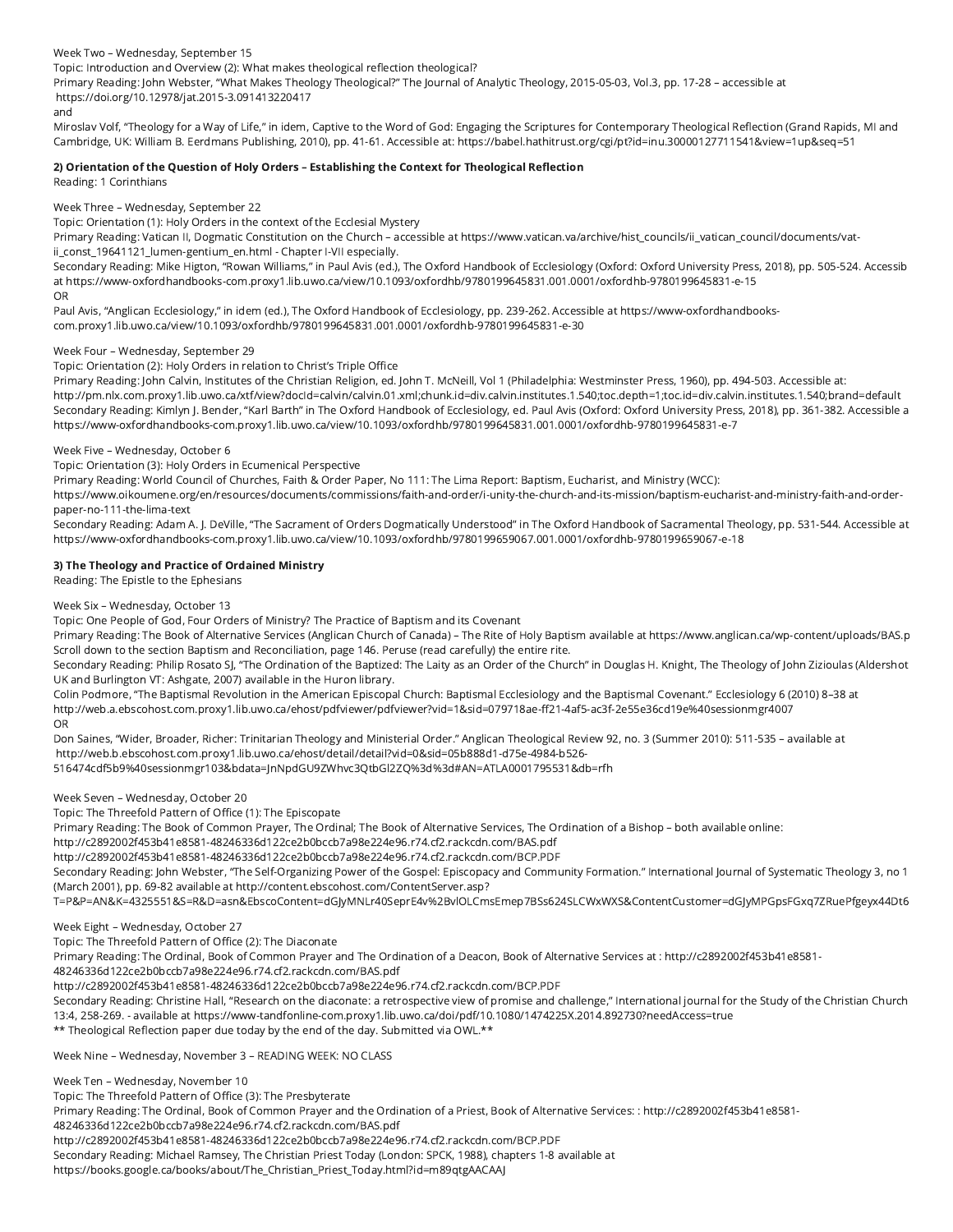Week Eleven – Wednesday, November 17

Topic: Competencies and the Practice of Ministry

Primary Reading: (1) The TEAC (Theological Education in the Anglican Communion) Grids and (2) The Primate's Commission on Theological Education and Formation for Presbyteral Ministry

2013 – "Competencies for Ordination to the Priesthood" available at http://www.anglicancommunion.org/mission/theology/educationstudies/ministry-grids.aspx http://www.anglican.ca/faith/ministry/education/competencies-priesthood/

\*\* Secondary Reading: Karl Barth, Church Dogmatics IV/3.2. §71.2-3 ["The Event of Vocation;" "The Goal of Vocation" (497-554) available at https://search-alexanderstreetcom.proxy1.lib.uwo.ca/view/work/bibliographic\_entity%7Cbibliographic\_details%7C1926128#page/498/mode/1/chapter/bibliographic\_entity%7Cdocument%7C5057179

# 4) Vocation

Reading: The Gospel of John, chapters 14-17 Week Twelve – Wednesday November 24 Topic: Vocation

Primary Reading: Hans Urs von Balthasar, "Vocation," Communio 37 (Spring 2010): 111-128 – available at https://www.communio-

icr.com/files/BalthasarVocationFormat2.pdf

Richard Lischer, "The Called Life: An Essay on the Pastoral Vocation." Interpretation 59, no. 2 (April 2005): 166-175. Available at https://journals-sagepubcom.proxy1.lib.uwo.ca/doi/abs/10.1177/002096430505900206

# 5) Discernment

Reading: The Epistle to the Romans, chapters 5-8, 12.

Week Thirteen – Wednesday, December 1

Topic: Discernment and its Processes: Personal and Communal

Primary Reading: Ladislas Orsy, SJ, Discernment: Theology and Practice, Communal and Personal (Collegeville, MN: Liturgical Press, 2020). Anglican Church of Canada, Advisory Consultation on Postulancy for Ordination: The ACPO Handbook – available at https://www.anglican.ca/wpcontent/uploads/2009/11/APCO-Handbook.pdf

Week Fourteen – Wednesday, December 8

Final Day of Class – Final Summative Paper and all other assignments due by the end of the day.

# Supplemental Bibliography

Afanasiev, Nicholas. The Church of the Holy Spirit. trans. Vitaly Permiakov, ed. with introduction by Michael Plekon and foreword by Rowan Williams. Notre Dame, IN: University of Notre Dame Press, 2007.

Badcock, Gary D. The Way of Life: A Theology of Christian Vocation. Grand Rapids, MI/Cambridge, UK: William B. Eerdmans Publishing, 1998.

Bauman, Zygmunt and Carlo Bordoni. State of Crisis. Cambridge: Polity Press, 2014.

Byassee, Jason. Discerning the Body: Searching for Jesus in the World. Eugene, Oregon: Cascade Books, 2013.

Doyle, C. Andrew. Vocatio: Imaging a Visible Church. New York: Church Publishing, 2018.

Fagerberg, David W. Theologia Prima: What Is Liturgical Theology? Second edition. Chicago/Mundelein, IL: Hillenbrand Books, 2004.

Flannery, Austin, O.P., ed. Vatican Council II: The Conciliar and Post-Conciliar Documents. New revised edition. Northport, NY: Costello Publishing Co./Grand Rapids, MI: William B. Eerdmans Publishing Co., 1992

Jamison, Christopher, O.S.B., ed. The Disciples' Call: Theologies of Vocation from Scripture to the Present Day. London and New York: Bloomsbury T & T Clark, 2013. [especially the chapters by Richard Lennan and Sr. Gill Goulding]

Jones, Beth Felker. Practicing Christian Doctrine: An Introduction to Thinking and Living Theologically. Grand Rapids, MI: Baker Academic, 2014. [an American evangelical orientation]

Morse, Christopher. Not Every Spirit: A Dogmatics of Christian Disbelief. 2d edition. New York and London: T & T Clark/Continuum, 2009.

Pennington, M. Basil, O.C.S.O. Called: New Thinking on Christian Vocation. New York: Seabury Press, 1983.

Platten, Stephen. Vocation: Singing the Lord's Song. London: SPCK, 2007.

Plekon, Michael. Community as Church, Church as Community. Foreword by Jason Byassee. Eugene, OR: Cascade Books, 2021.

Schlesinger, Eugene R. Missa Est! A Missional Liturgical Ecclesiology. Minneapolis, MN: Fortress Press, 2017. [especially chapter 4: "Baptized into Christ's Death: Christian Initiation as Missional Vocation"]

Volf, Miroslav and Dorothy C. Bass, eds. Practicing Theology: Beliefs and Practices in Christian Life. Grand Rapids, MI and Cambridge, UK: William B. Eerdmans Publishing Co., 2002.

Volf, Miroslav and Matthew Croasmun. For the Life of the World: Theology That Makes a Difference. Grand Rapids: Brazos Press, 2019.

World Council of Churches, The Nature and Purpose of the Church: A Stage on the Way to a Common Statement. Faith and Order Paper No. 181. Geneva: WCC/Faith and Order, 1998.

Yannaras, Christos. Against Religion: The Alienation of the Ecclesial Event. Trans. Norman Russell. Brookline, MA: Holy Cross Orthodox Press, 2013.

# Appendix to Course Outlines:

# Faculty of Theology Academic Policies & Regulations 2021–2022

Prerequisite and Antirequisite Information

Students are responsible for ensuring that they have successfully completed all course prerequisites and that they have not completed any course antirequisites. Unless you have either the requisites for this course or written special permission from your Dean and the Instructor to enroll in it, you may be removed from this course and it will be deleted from your record. This decision may not be appealed. You will receive no adjustment to your fees in the event that you are dropped from a course for failin to have the necessary prerequisites.

# Student Code of Conduct

Membership in the community of Huron University College and Western University implies acceptance by every student of the principle of respect for the rights, responsibilities, dignity and well-being of others and a readiness to support an environment conducive to the intellectual and personal growth of all who study, work, and live within it. Upon registration, students assume the responsibilities that such registration entails. While in the physical or online classroom, students are expected to behave in a manner that supports the learning environment of others. Please review the Student Code of Conduct at:

https://huronatwestern.ca/sites/default/files/Res%20Life/Student%20Code%20of%20Conduct%20-%20Revised%20September%202019.pdf.

# Attendance Regulations for Examinations

A student is entitled to be examined in courses in which registration is maintained, subject to the following limitations:

1) A student may be debarred from writing the final examination for failure to maintain satisfactory academic standing throughout the year.

2) Any student who, in the opinion of the instructor, is absent too frequently from class or laboratory periods in any course will be reported to the Dean of the Faculty